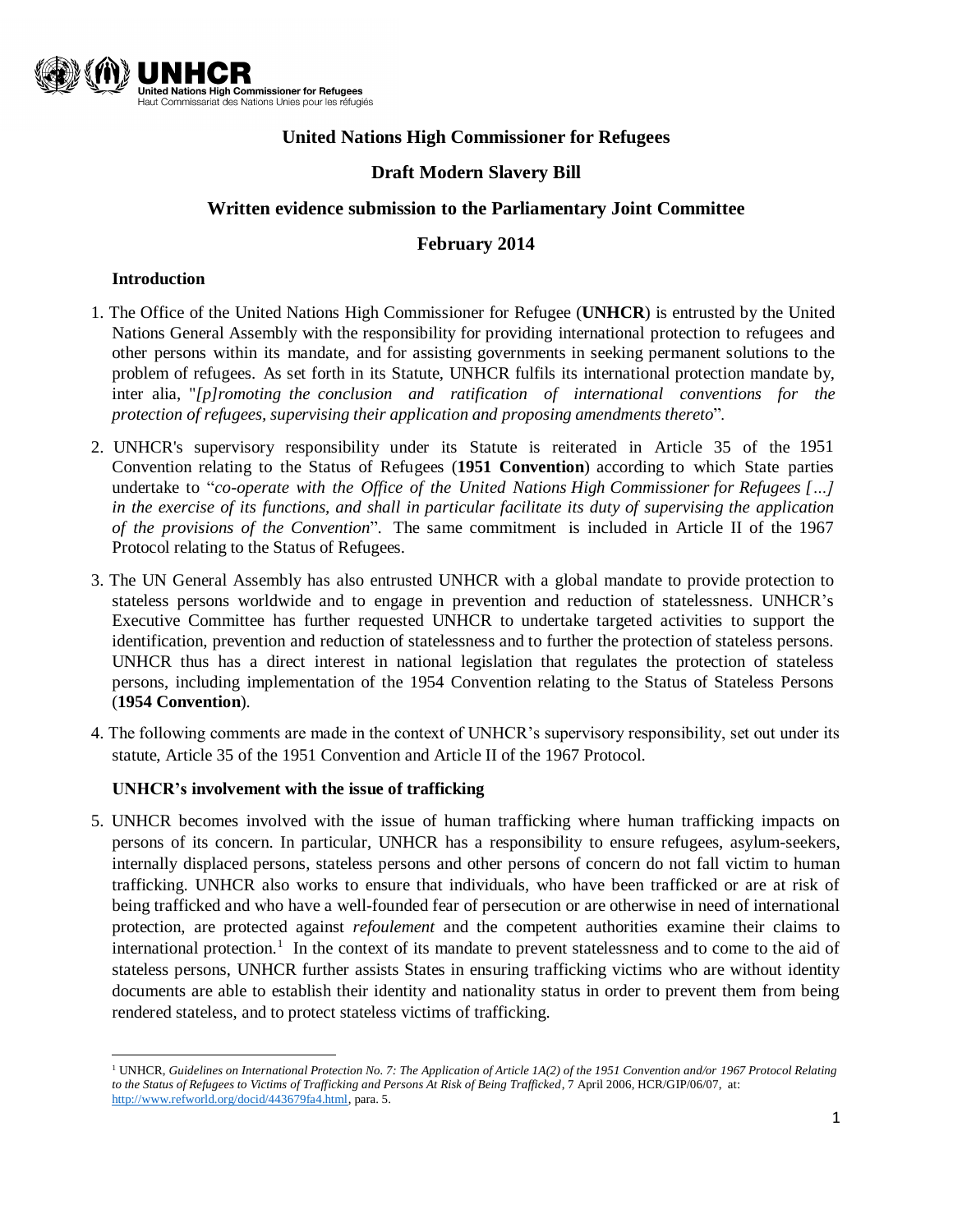

## **Draft Modern Slavery Bill**

- 6. UNHCR values the efforts and shares the legitimate interest of the UK Government in combating trafficking in human beings. UNHCR welcomes the proposal of the draft Modern Slavery Bill (**draft Bill**), with its stated purpose to consolidate and simplify trafficking offences, increase lengths of sentences, create a new Anti-Slavery Commissioner (**Commissioner**) and establish a legal duty to report potential victims of trafficking to the National Crime Agency. UNHCR recognises that the draft Bill will serve only part of the response required to address human trafficking and welcomes the UK government's plan to introduce a "wider package" which will include, inter alia, matters pertaining to the protection and support of victims of trafficking.
- 7. UNHCR welcomes the opportunity to provide comments on both matters within the scope of the draft Bill as it is currently proposed, as well as those that are related to the "wider package". In doing so, UNHCR's comments will address the following questions raised by the Joint Committee (**Committee**):
	- Are there other provisions which should be included in the draft Bill?
	- Does the draft Bill provide for adequate safeguarding of survivors of slavery and trafficking?

## **A. Are there other provisions which should be included in the draft Bill?**

#### **Non-penalisation of Victims of Trafficking**

8. UNHCR sees the draft Bill, with its focus on offences relating to trafficking, as an opportunity to legislate on the non-penalisation of victims of trafficking. This would highlight the importance of not prosecuting victims of trafficking who may have been forced to act contrary to law and help reinforce the UK's obligations under Article 8 of the European Union Directive on preventing and combating trafficking in human beings and protecting its victims (**Trafficking Directive**). <sup>2</sup> UNHCR fully supports the recommendation made by the Modern Slavery Evidence Review Panel (**ERP**) that provision for the nonprosecution of victims, as addressed by current Crown Prosecution Service guidance, be put in the draft Bill.<sup>3</sup> A legislative approach to ensuring the non-penalisation of victims is viewed as important in light of concerns raised by the ERP with respect to the effectiveness of guidance previously issued by the Director of Public Prosecutions regarding this matter. 4

UNHCR recommends that:

 $\overline{a}$ 

The draft Bill provides for the non-prosecution or non-application of penalties to victims of trafficking.

<sup>&</sup>lt;sup>2</sup> Directive 2011/36/EU of the European Parliament and of the Council of 5 April 2011 on preventing and combating trafficking in *human beings and protecting its victims, and replacing Council Framework Decision 2002/629/JHA*, 15 April 2011, 2011/36/EU , at: [http://www.refworld.org/docid/50ec1e172.html.](http://www.refworld.org/docid/50ec1e172.html)

<sup>3</sup> Baroness Butler-Sloss, Frank Field MP (Chair) and Sir John Randall MP, *Establishing Britain as a world leader in the fight against modern slavery, Report of the Modern Slavery Bill Evidence Review* (*draft Bill Evidence Review*), 37-39, at: [http://www.centreforsocialjustice.org.uk/UserStorage/pdf/Pdf%20reports/Establishing-Britain-as-a-world-leader-in-the-fight-against-modern](http://www.centreforsocialjustice.org.uk/UserStorage/pdf/Pdf%20reports/Establishing-Britain-as-a-world-leader-in-the-fight-against-modern-slavery.pdf)[slavery.pdf.](http://www.centreforsocialjustice.org.uk/UserStorage/pdf/Pdf%20reports/Establishing-Britain-as-a-world-leader-in-the-fight-against-modern-slavery.pdf) 

<sup>4</sup> Draft Bill Evidence Review, *op. cit.,* p.39.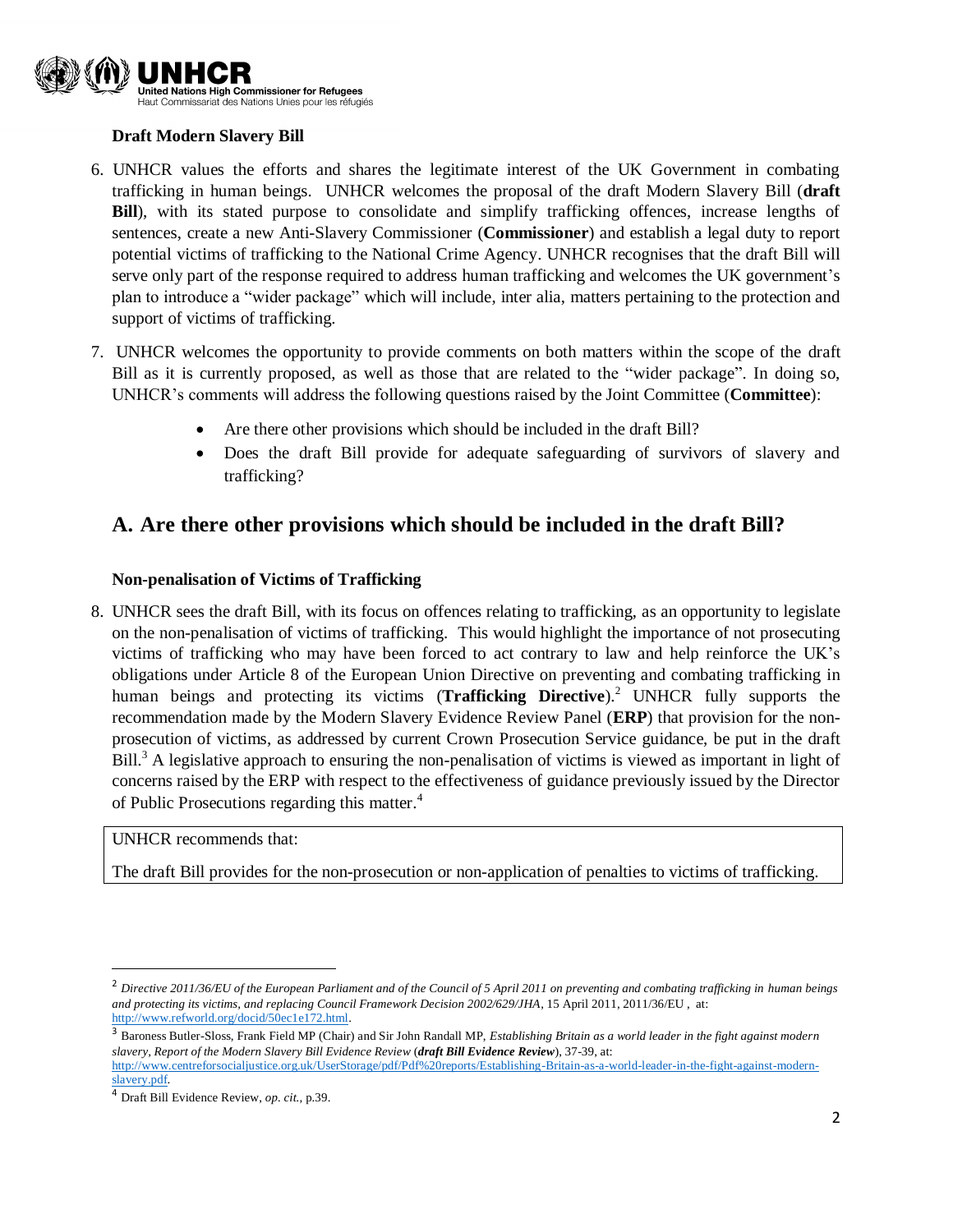

#### **Offences (Part 1)**

#### *Exploitation of criminal activities*

9. UNHCR welcomes the wide range of offences brought within the meaning of "exploitation" in clause 3 of the draft Bill, including the safeguard provision of "*Securing services etc. by force, threats or deception*" (*Securing services*) under clauses 3(5) and 3(6). Based on the Explanatory Notes, UNHCR appreciates the intention of the government to use this provision to cover a range of types of exploitation including exploitation of criminal activities, despite the latter not being specifically mentioned in the draft Bill.

UNHCR recommends that:

The draft Bill refers explicitly to exploitation of criminal activities to ensure clarity and consistency with Article 2(3) of the Trafficking Directive.

#### *Means of exploitation*

10. Article 2(1) of the Trafficking Directive outlines the variety of ways in which individuals can be exploited for trafficking purposes. In UNHCR's view, however, these are not sufficiently reflected in the draft Bill. At present, only clause 3(5) of the draft Bill addresses means of trafficking, referring to the use of "*force, threats or deception*," in relation to *Securing services*. Significantly, no reference is made to the abuse of power or a position of vulnerability. The concept of vulnerability and its abuse is central to an understanding of trafficking<sup>5</sup> and it is important that this be clearly reflected in legislation.

UNHCR recommends that:

At a minimum, the means provided in the Trafficking Directive is reflected in clause 3, not only in relation to *Securing services*, but also the other offences listed to ensure clarity and compliance with Article 2(1) of the Trafficking Directive.

#### *Vulnerable persons*

 $\overline{\phantom{a}}$ 

11. UNHCR notes that the definition provided of "vulnerable persons" under clause 3(6) of the draft Bill could adopt a more gender-sensitive approach. Given the high proportion of female victims of human trafficking and that their gender is considered to constitute a significant factor in their vulnerability, UNHCR recommends that the definition of "vulnerable persons" include vulnerability on grounds of gender. Further, due to the complexities surrounding the notion of vulnerability, UNHCR recommends that the definition of "vulnerable person" be non-exhaustive and include scope for vulnerability based on broader social, economic, ethnic and/or cultural circumstances.

UNHCR recommends that the definition of "vulnerable persons":

Includes vulnerability on grounds of gender; and

Is non-exhaustive and includes scope for vulnerability due to broader social, economic, ethnic and/or cultural circumstances.

<sup>5</sup> UN Office on Drugs and Crime, Issue Paper, *Abuse of a position of vulnerability and other "means" within the definition of trafficking in persons*, 2013, at: [http://www.unodc.org/documents/human-trafficking/2012/UNODC\\_2012\\_Issue\\_Paper\\_-](http://www.unodc.org/documents/human-trafficking/2012/UNODC_2012_Issue_Paper_-_Abuse_of_a_Position_of_Vulnerability.pdf) [\\_Abuse\\_of\\_a\\_Position\\_of\\_Vulnerability.pdf.](http://www.unodc.org/documents/human-trafficking/2012/UNODC_2012_Issue_Paper_-_Abuse_of_a_Position_of_Vulnerability.pdf)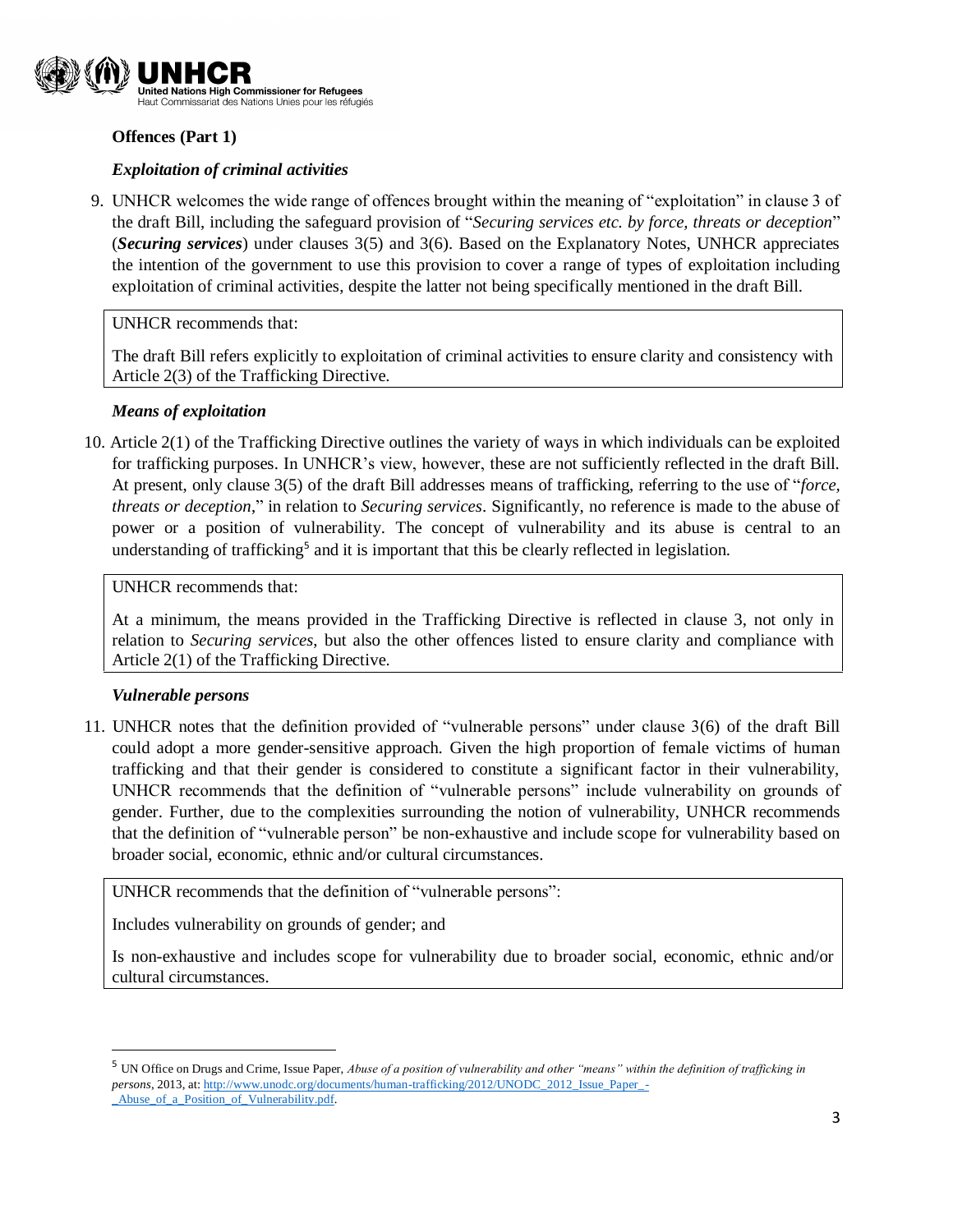

#### *Consent*

12. The draft Bill correctly provides that for the purposes of human trafficking the victim's consent to their transportation is irrelevant. <sup>6</sup> UNHCR would recommend that this approach be extended to a victim's involvement in exploitation for the offences listed under clause 3 once the means of trafficking are established in accordance with the Trafficking Directive.<sup>7</sup> It is also noted that clause 3(6)(b) of the draft Bill requires that a child or vulnerable person "*would likely refuse to be used*" to *Securing services* in order to establish exploitation. This appears to be at odds with consent being considered irrelevant and UNHCR recommends that it be removed.

#### UNHCR recommends that:

The draft Bill provides that for the purpose of a victim's involvement in exploitation for clause 3 offences, consent is irrelevant once the means of trafficking are established.

#### *Young*

13. UNHCR notes that "young" under clause 5(6) is not defined in the draft Bill. UNHCR notes, however, that the Trafficking Directive provides that a "child" shall mean any person below 18 years of age.<sup>8</sup>

## UNHCR recommends that:

A definition of "young" is provided in the draft Bill to ensure compliance with international standards and to help ensure a child-sensitive approach.

#### **Extending the powers and mandate of the Anti-Slavery Commissioner (Part 3)**

14. UNHCR welcomes the proposal to establish the office of the Commissioner in the draft Bill. The planned role of the Commissioner is currently focused on strengthening law enforcement efforts. However, a key focus in the UK response to trafficking issues must also be to provide protection to the victims of trafficking. Given the trafficking-related responsibilities and the expertise she or he will accrue, UNHCR sees value in investing the Commissioner with this additional role. A statutory remit incorporating victim support and protection-related functions would represent a significant strengthening of the Commissioner's mandate from that stipulated in the draft Bill and would be an important step in the fight against trafficking in the UK. UNHCR also supports the ERP's call to extend the powers of the Commissioner to include inquiry, entry and information gathering. This would help ensure the effectiveness of the office.<sup>9</sup>

UNHCR recommends that:

The role of the Commissioner be expanded to include victim protection-related functions; and

The powers of the Commissioner include those relating to inquiry, entry and information gathering.

 $\overline{a}$ 

 $6$  Draft Bill, clause 2(2).

<sup>7</sup> Trafficking Directive, Article 2(4).

<sup>8</sup> Trafficking Directive, Article 2(6).

<sup>9</sup> Draft Bill Evidence Review, *op. cit.,* p. 43.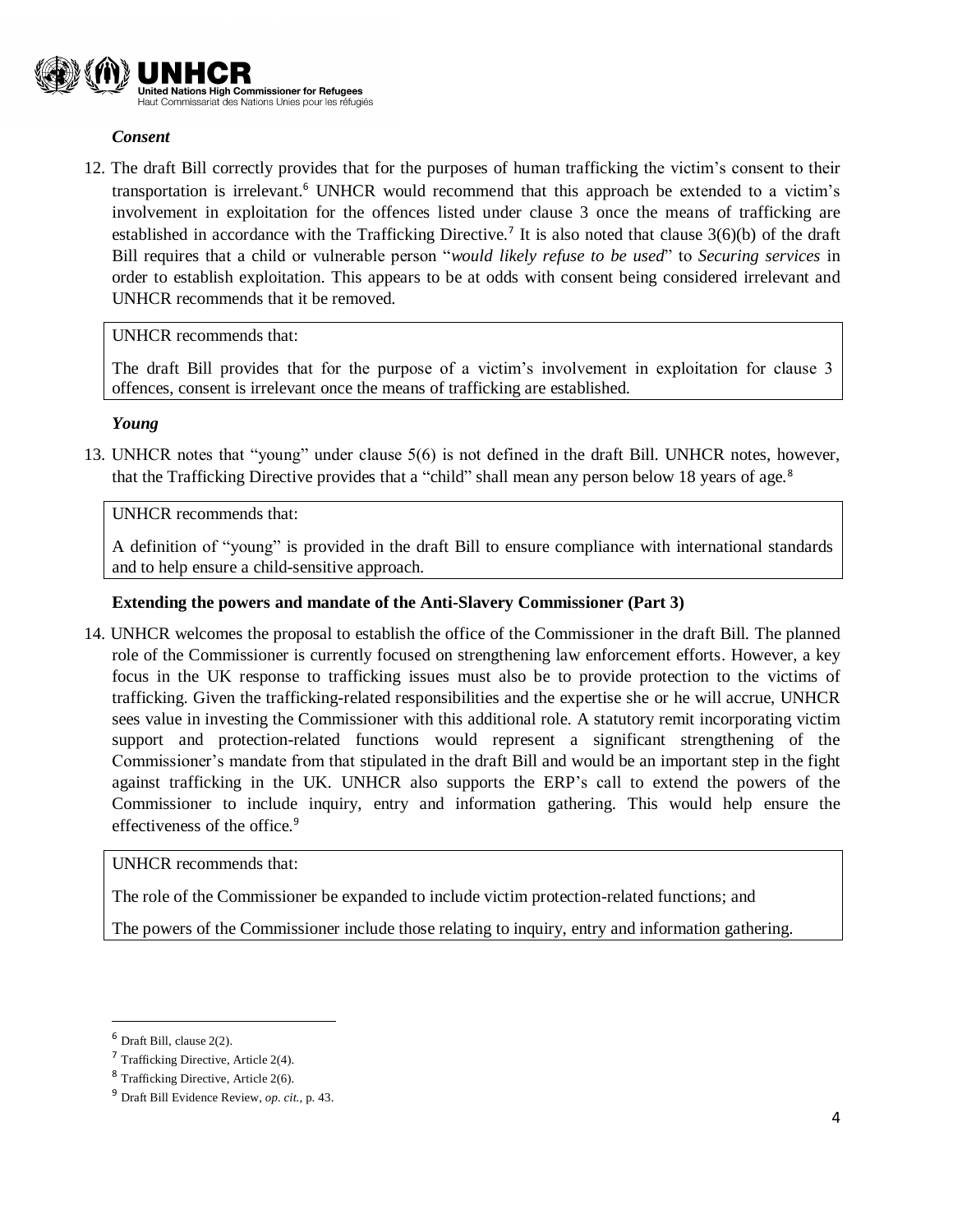

# **B. Does the draft Bill provide for adequate safeguarding of survivors of slavery and trafficking?**

15. UNHCR would like to make preliminary observations on matters that do not appear to fall within the current scope of the draft Bill, but concern elements of the non-legislative "wider package" and important safeguards for survivors of trafficking. Despite addressing the government's response to human trafficking in this way, UNHCR would not object to the government taking legislative action to address the safeguards discussed, including through an expansion of the draft Bill, in order to strengthen the protection response for survivors of trafficking.

#### **Victim protection: ensuring a victim-centered and human rights based approach**

16. A holistic approach to combating human trafficking is one underpinned by prevention, protection and prosecution and places the rights of victims at the centre. Such a response supports measures to combat trafficking through the trust and confidence of victims that it fosters. If protected and assisted, victims are less likely to abscond with the risk of being re-victimised and re-trafficked, and they are likely to be open to participating voluntarily in criminal proceedings by giving evidence against traffickers as trust has been built with the authorities.

#### UNHCR recommends that:

Protection considerations are fully developed in the "wider package" and that these ensure a policy response built on respect and promotion of human rights.<sup>10</sup>

Support and protection measures for victims of trafficking are developed that are not short-term, are not restricted to or dependent on the involvement in criminal proceedings, and are tailored to the individual  $case<sup>11</sup>$  in accordance with Article 11 of the Trafficking Directive.

#### **The National Referral Mechanism**

 $\overline{a}$ 

17. UNHCR welcomes the planned review of the National Referral Mechanism (NRM) to consider its effectiveness at identifying and protecting victims of trafficking. UNHCR would like to make the following observations for consideration by the government as it reviews the NRM.

#### **a) Ensuring complementarity between the NRM and the asylum process**

18. As part of its review of the NRM, UNHCR strongly encourages the government to consider the interaction between the NRM and the asylum process for victims of trafficking in need of international protection so as to ensure complementarity. This is of critical importance given its significance in ensuring full compliance with the principle of *non-refoulement*, under the terms of the 1951 Convention, international human rights law and the European Charter of Fundamental Rights.<sup>12</sup>

<sup>12</sup> *Charter of Fundamental Rights of the European Union (2007/C 303/01)*, 14 December 2007, C 303/1, available at: [http://www.refworld.org/docid/50ed4f582.html.](http://www.refworld.org/docid/50ed4f582.html)

<sup>10</sup> The European Commission's Experts Group on Trafficking in Human Beings has provided: "*that in order to effectively address trafficking, a holistic and integrated approach is needed which builds on the respect and promotion of human rights as its fundament*." European Commission, DG Justice, Freedom and Security, *Report of the Experts Group on Trafficking in Human Beings*, Brussels, 22 December 2004, p. 63 at: [http://legislationline.org/download/action/download/id/1562/file/b19d37999f379c5c741029fcb086.pdf.](http://legislationline.org/download/action/download/id/1562/file/b19d37999f379c5c741029fcb086.pdf) Also see Recitals 1 and 7 and Article 1 of the EU Trafficking Directive.

<sup>&</sup>lt;sup>11</sup> For example, any protection response will need to take into consideration the circumstances in the victim's country of origin. While voluntary repatriation may be one solution, it should not be seen as the only one.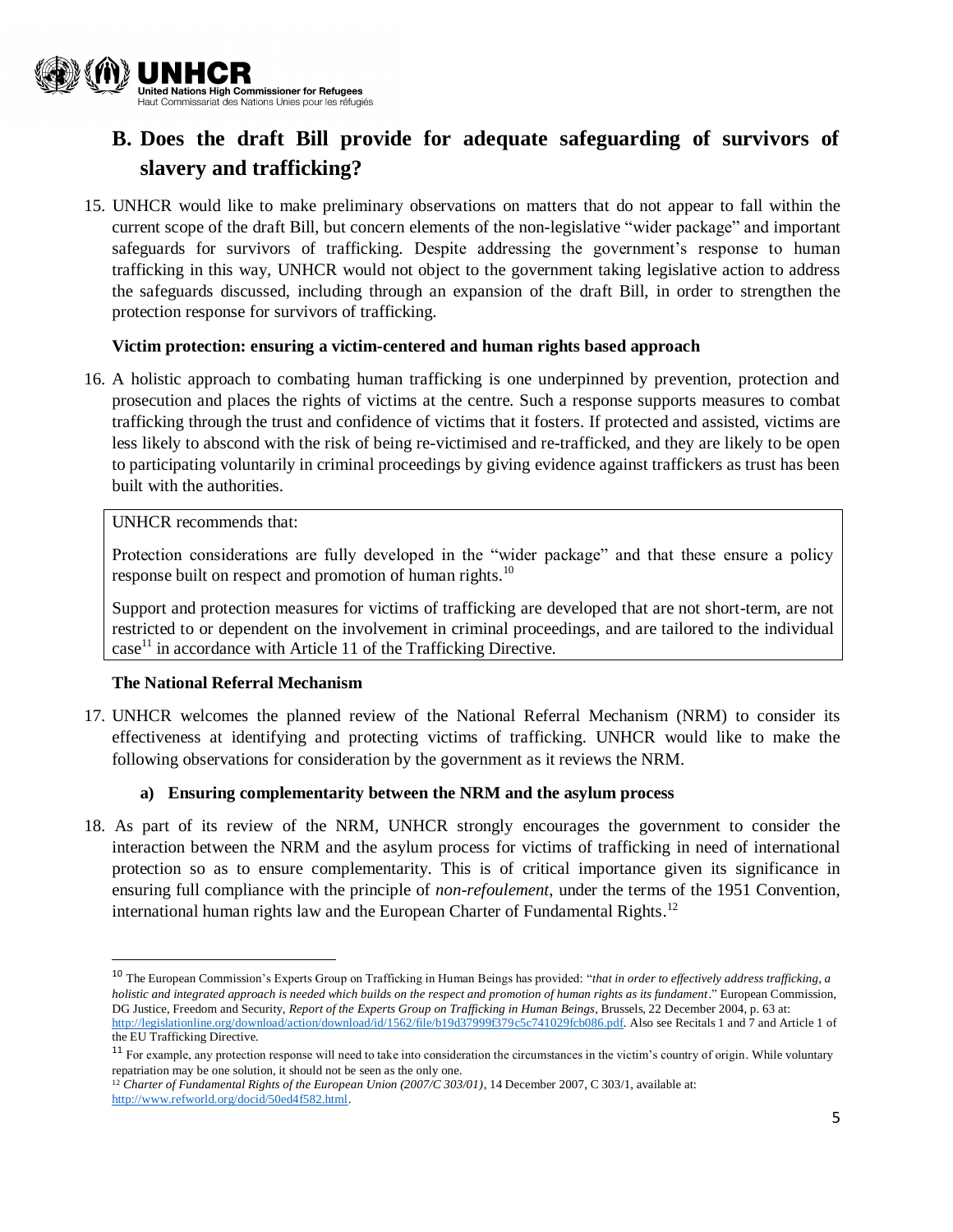

- 19. Some victims of trafficking fall within the scope of the refugee definition contained in Article 1A (2) of the 1951 Convention or within the wider definition of persons eligible for subsidiary protection, as per human rights standards<sup>13</sup> and Article 15 of the EU Qualification Directive.<sup>14</sup> They may, therefore, be entitled to international protection. The obligation of the UK to consider the international protection needs of trafficking victims under the 1951 Convention has been emphasized in numerous treaties, including in Article 40(4) of the Council of Europe Convention on Action Against Trafficking in Human Beings, to which the UK is a party.<sup>15</sup> However, in a study commissioned by UNHCR in 2009, a number of gaps in State practice were highlighted in relation to ensuring complementarity between international protection systems and procedures for the protection of victims of trafficking.<sup>16</sup>
- 20. UNHCR strongly encourages the government to strengthen the wider package to include safeguarding measures that recognise the interplay between trafficking procedures and the asylum process. This would involve, but not be limited to, ensuring that appropriate and effective referral mechanisms are in place between the authorities involved in anti-trafficking activities and those responsible for granting international protection and that the authorities involved receive appropriate training and support to undertake their duties.<sup>17</sup> Such measures must highlight and ensure full compliance with the principle of *non-refoulement*.

#### **b) Ensuring complementarity between the NRM and the statelessness procedure**

- 21. The lack of legal bond to nationality or citizenship can expose stateless individuals to a heightened risk of being trafficked. There may, therefore, be cases where stateless individuals, who satisfy the definition found in Article 1 of the 1954 Convention, are trafficked out of their country of habitual residence. Further, victims of trafficking may have had identification documents confiscated by traffickers as a means of establishing control over them. This can have significant implications in terms of establishing citizenship and securing the assistance of the authorities of the victim's country of origin.
- 22. In order to address problems of statelessness among trafficked populations, UNHCR strongly encourages the government to consider the interaction between the NRM and the statelessness determination procedure. This is in order to ensure the government's full compliance with its international obligations, including the 1954 Convention.

#### **c) Disparities in identification rates and appeal process**

23. UNHCR is aware of reports of disparities in the rates of identification between victims who have had their trafficking decisions made by a competent authority in the UK Visa and Immigration (**UKVI**) and those decided by the UK Human Trafficking Centre (**UKHTC**). Identification rates by a competent authority in the UKVI have been noted to be significantly lower at reasonable or conclusive grounds stages of the

 $\overline{\phantom{a}}$ 

<sup>13</sup> UK Human Rights Act, at[: http://www.legislation.gov.uk/ukpga/1998/42/contents.](http://www.legislation.gov.uk/ukpga/1998/42/contents)

<sup>14</sup> Council Directive 2004/83/EC *of 29 April 2004 on minimum standards for the qualification and status of third country nationals or stateless persons as refugees or as persons who need international protection and the content of the protection granted*.

<sup>15</sup> *Council of Europe Convention on Action Against Trafficking in Human Beings*, 16 May 2005, CETS 197, at: [http://www.refworld.org/docid/43fded544.html.](http://www.refworld.org/docid/43fded544.html) Also see Council of Europe, *Convention on Action Against Trafficking in Human Beings, Explanatory Report*, at[: http://conventions.coe.int/Treaty/EN/Reports/Html/197.htm.](http://conventions.coe.int/Treaty/EN/Reports/Html/197.htm)

<sup>16</sup> UNHCR, *The Identification and Referral of Trafficked Persons to Procedures for Determining International Protection Needs*, October 2009, PPLAS/2009/03, at[: http://www.refworld.org/docid/4ad317bc2.html.](http://www.refworld.org/docid/4ad317bc2.html)